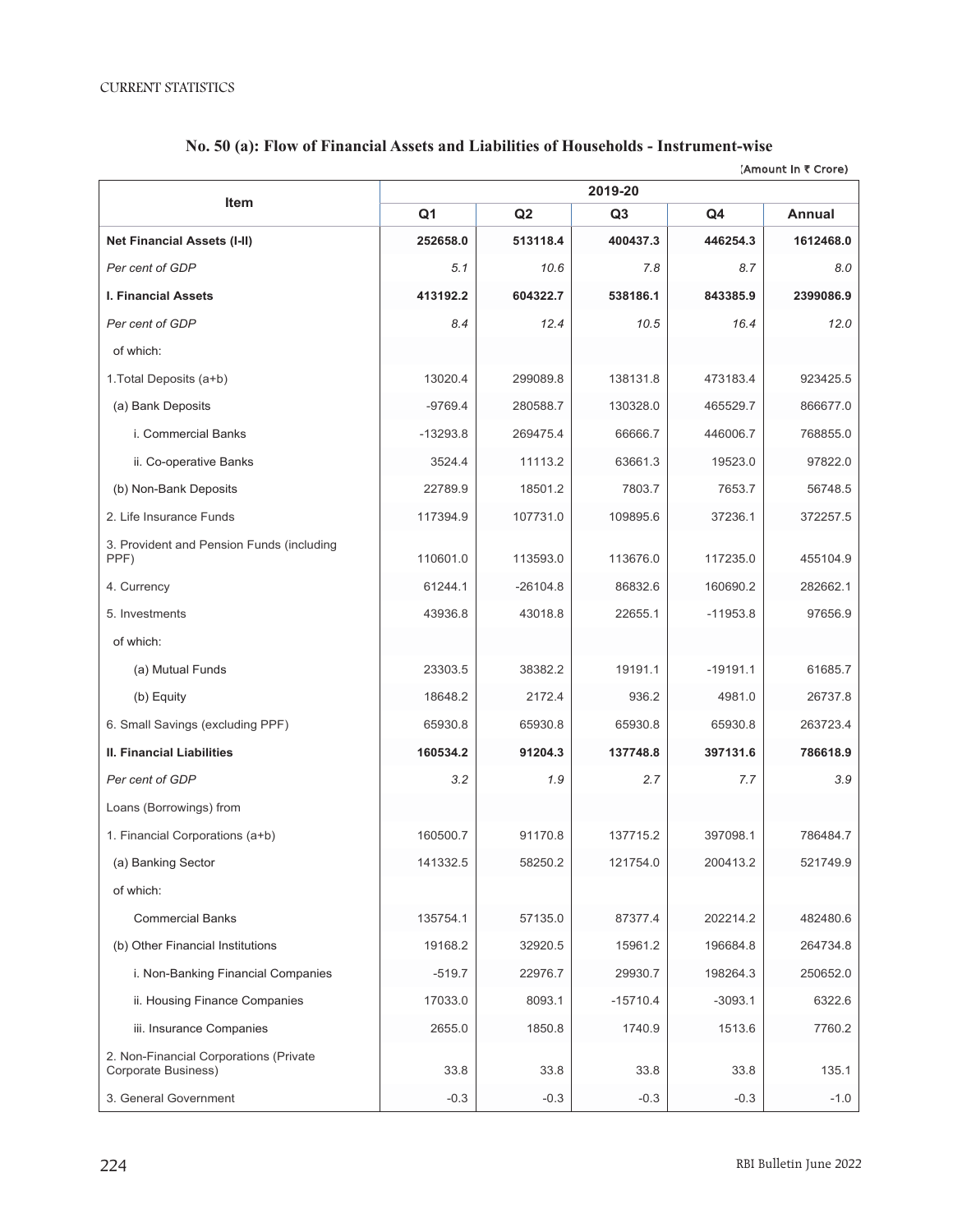CURRENT STATISTICS

|                                                               |                |            |                |           | (Amount in ₹ Crore) |
|---------------------------------------------------------------|----------------|------------|----------------|-----------|---------------------|
| <b>Item</b>                                                   |                |            | 2020-21        |           |                     |
|                                                               | Q <sub>1</sub> | Q2         | Q <sub>3</sub> | Q4        | <b>Annual</b>       |
| <b>Net Financial Assets (I-II)</b>                            | 623053.8       | 592327.3   | 506558.3       | 581769.1  | 2303708.6           |
| Per cent of GDP                                               | 16.1           | 12.5       | 9.3            | 10.1      | 11.6                |
| <b>I. Financial Assets</b>                                    | 828447.4       | 630907.1   | 676131.6       | 973510.9  | 3108997.0           |
| Per cent of GDP                                               | 21.4           | 13.4       | 12.4           | 16.9      | 15.7                |
| of which:                                                     |                |            |                |           |                     |
| 1. Total Deposits (a+b)                                       | 297376.2       | 278589.7   | 158113.5       | 533651.5  | 1267730.9           |
| (a) Bank Deposits                                             | 281155.1       | 264523.3   | 147037.2       | 535157.5  | 1227873.0           |
| i. Commercial Banks                                           | 279010.5       | 262033.7   | 143558.6       | 471730.9  | 1156333.7           |
| ii. Co-operative Banks                                        | 2144.6         | 2489.6     | 3478.6         | 63426.6   | 71539.3             |
| (b) Non-Bank Deposits                                         | 16221.1        | 14066.4    | 11076.3        | $-1506.0$ | 39857.9             |
| 2. Life Insurance Funds                                       | 122369.1       | 141443.4   | 155516.3       | 100812.3  | 520141.0            |
| 3. Provident and Pension Funds (including<br>PPF)             | 121582.5       | 124106.5   | 124949.5       | 130185.5  | 500824.0            |
| 4. Currency                                                   | 202432.7       | 21286.9    | 91456.0        | 66800.5   | 381976.1            |
| 5. Investments                                                | 6249.8         | $-12956.4$ | 67659.3        | 63624.0   | 124576.7            |
| of which:                                                     |                |            |                |           |                     |
| (a) Mutual Funds                                              | $-16021.0$     | $-28837.7$ | 57675.4        | 51267.0   | 64083.8             |
| (b) Equity                                                    | 18599.4        | 8291.5     | 5307.1         | 6333.3    | 38531.2             |
| 6. Small Savings (excluding PPF)                              | 77381.6        | 77381.6    | 77381.6        | 77381.6   | 309526.3            |
| II. Financial Liabilities                                     | 205393.5       | 38579.8    | 169573.3       | 391741.8  | 805288.5            |
| Per cent of GDP                                               | 5.3            | 0.8        | 3.1            | 6.8       | 4.1                 |
| Loans (Borrowings) from                                       |                |            |                |           |                     |
| 1. Financial Corporations (a+b)                               | 205436.7       | 38623.0    | 169616.5       | 391785.8  | 805462.1            |
| (a) Banking Sector                                            | 211005.3       | 13211.7    | 139387.5       | 304100.8  | 667705.3            |
| of which:                                                     |                |            |                |           |                     |
| <b>Commercial Banks</b>                                       | 211259.3       | 13213.8    | 140514.3       | 242476.0  | 607463.5            |
| (b) Other Financial Institutions                              | $-5568.6$      | 25411.3    | 30229.0        | 87685.1   | 137756.8            |
| i. Non-Banking Financial Companies                            | $-15450.4$     | 21627.1    | 15921.2        | 61326.1   | 83424.0             |
| ii. Housing Finance Companies                                 | 10516.6        | 2875.1     | 13048.5        | 25336.1   | 51776.2             |
| iii. Insurance Companies                                      | $-634.8$       | 909.2      | 1259.3         | 1022.9    | 2556.6              |
| 2. Non-Financial Corporations (Private<br>Corporate Business) | 33.8           | 33.8       | 33.8           | 33.0      | 134.4               |
| 3. General Government                                         | $-77.0$        | $-77.0$    | $-77.0$        | $-77.0$   | $-308.0$            |

## No. 50 (a): Flow of Financial Assets and Liabilities of Households - Instrument-wise (Contd.)